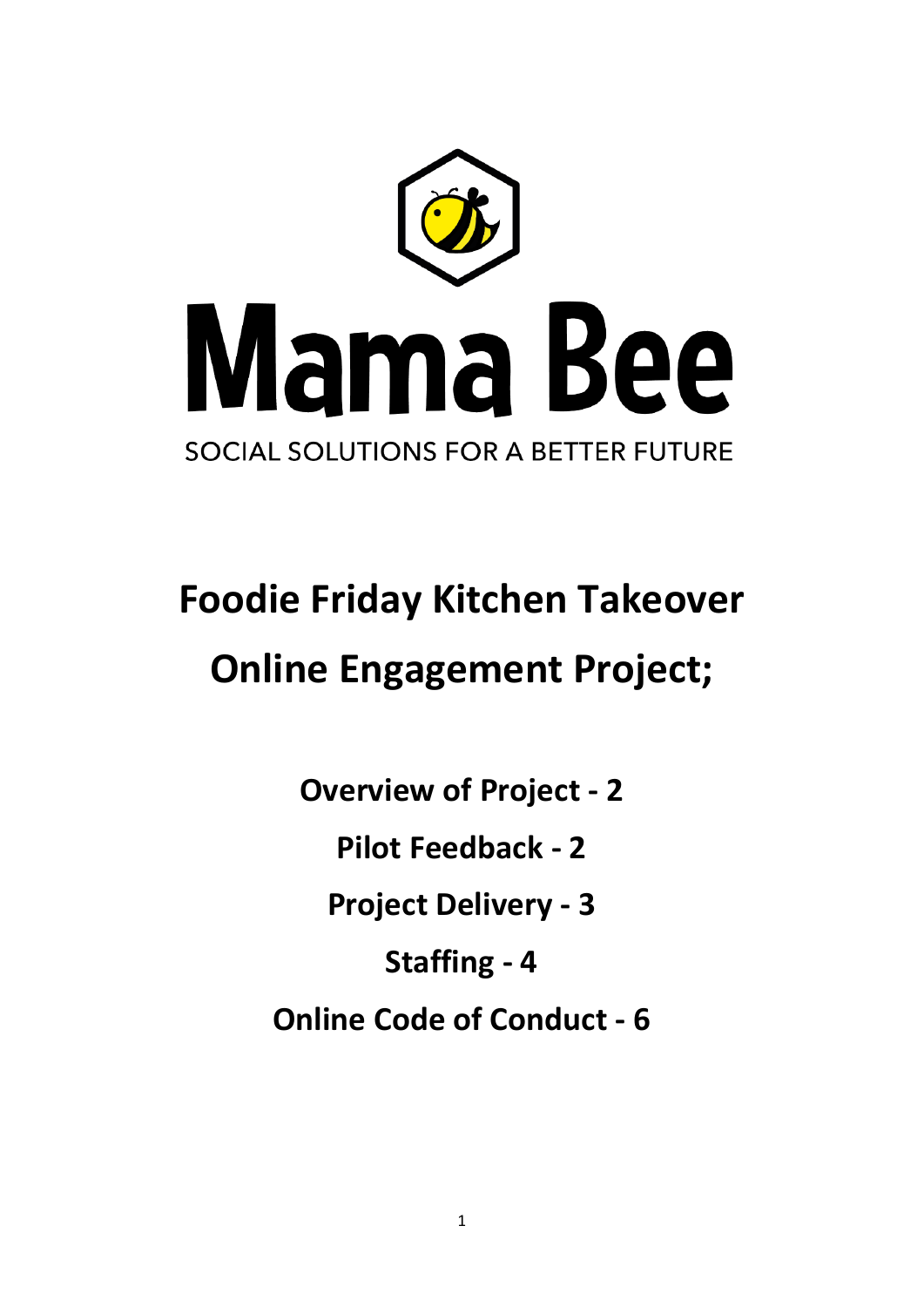### **Overview of Project**

Mama Bee Group and Khepera CIC, together with a specialist team of Youth and Community Workers have been working collaboratively on the planning and delivery of the 'Foodie Friday Kitchen Takeover' project. This project is our response to the social distancing and lockdown impact on the lives of young people during these times of social restrictions. This new online provision has invited our existing Foodie Friday engagement group for this closed pilot.

The aim of the project is to provide a unified virtual space for young people to participate in a group meeting, including; practical cooking workshop, general chat and positivity sharing.

#### **'Kick your family out of the kitchen and join us in creating something together'**

#### **Pilot Feedback**

The Foodie Friday Kitchen Takeover pilot sessions commenced on Friday 17<sup>th</sup> April 2020. It was agreed to pilot three sessions using Zoom, for the young people who were engaging via the Foodie Friday WhatsApp Group.

The first Kitchen Takeover pilot session (17/04/2020), had five young people participating and the feedback was positive and they particularly enjoyed the interactive polls and the 'Soap Box' feature. The session was facilitated by four members of staff and this worked very well with regard to verification of participants, moderation of the group and the flow and structure of the session.

The second Kitchen Takeover pilot session (24/04/2020), had nine young people participating. This session was more interactive than the first session and included more young people cooking along with the 'Dish of the Day' and a great consultation exercise, where young people looked at logo images and were able to annotate on the screen to share their thoughts and ideas on the logos for the project.

The signup process has been smooth and parents have appreciated the clear information of what the project is and how to engage.

A number of young people who have participated didn't want to use the video facility and just engaged via audio.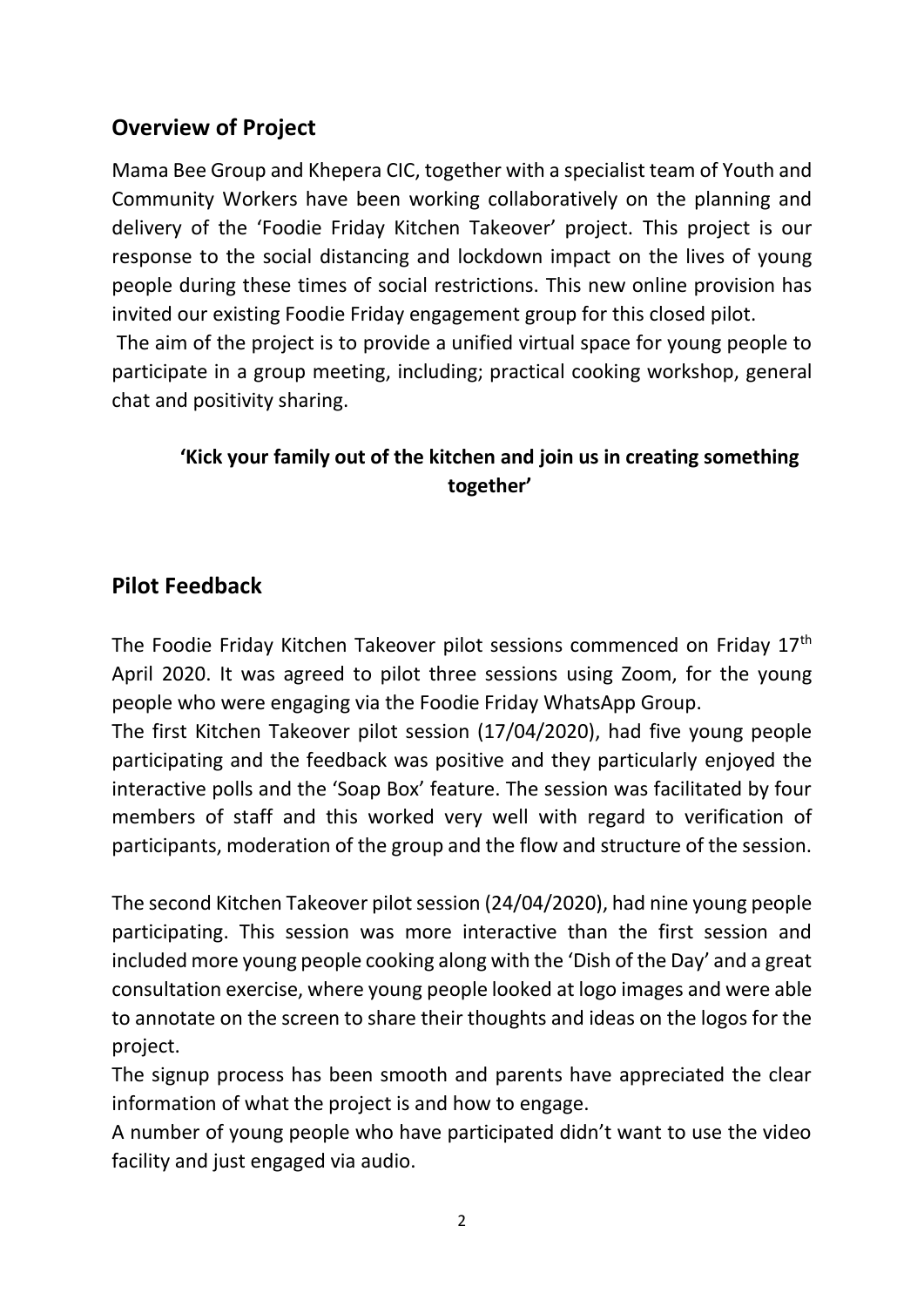They were still able to contribute to the sessions and see everything on screen and cook along without being seen on screen.

We envisage reaching over twenty-five young people participating in sessions quite quickly after the start of the promotion strategy. We will have to look at capacity and how to facilitate more than one session a week if the maximum of twenty-five participants is exceeded.

### **Project Delivery**

#### **Timeline**

- 3<sup>rd</sup> April First FFKT working group meeting
- Closed pilot commenced on  $17<sup>th</sup>$  April,  $24<sup>th</sup>$  April,  $1<sup>st</sup>$  May
- General promotion to commences from 24<sup>th</sup> April
- Sign up to group from 2<sup>nd</sup> May
- Project goes live  $8^{th}$  May  $19^{th}$  June (Seven weeks)

#### **Delivery Themes**

- 1 hour Zoom meeting for up to twenty-five young people at a time
- 4 x members of FFkitchen takeover staff
- FF team will demonstrate simple dishes young people can make anytime
- Encourage young people to engage in session, support each other and share their thoughts of food and health during this time

#### **Session Structure = 1-hour live feed on Zoom**

- Welcome and Housekeeping (safeguarding)
- Introductions
- Group Contracting
- Dish of The Day
- Soap Box Chat Forum
- Check in (session feedback)
- Idea for next session the following week
- Close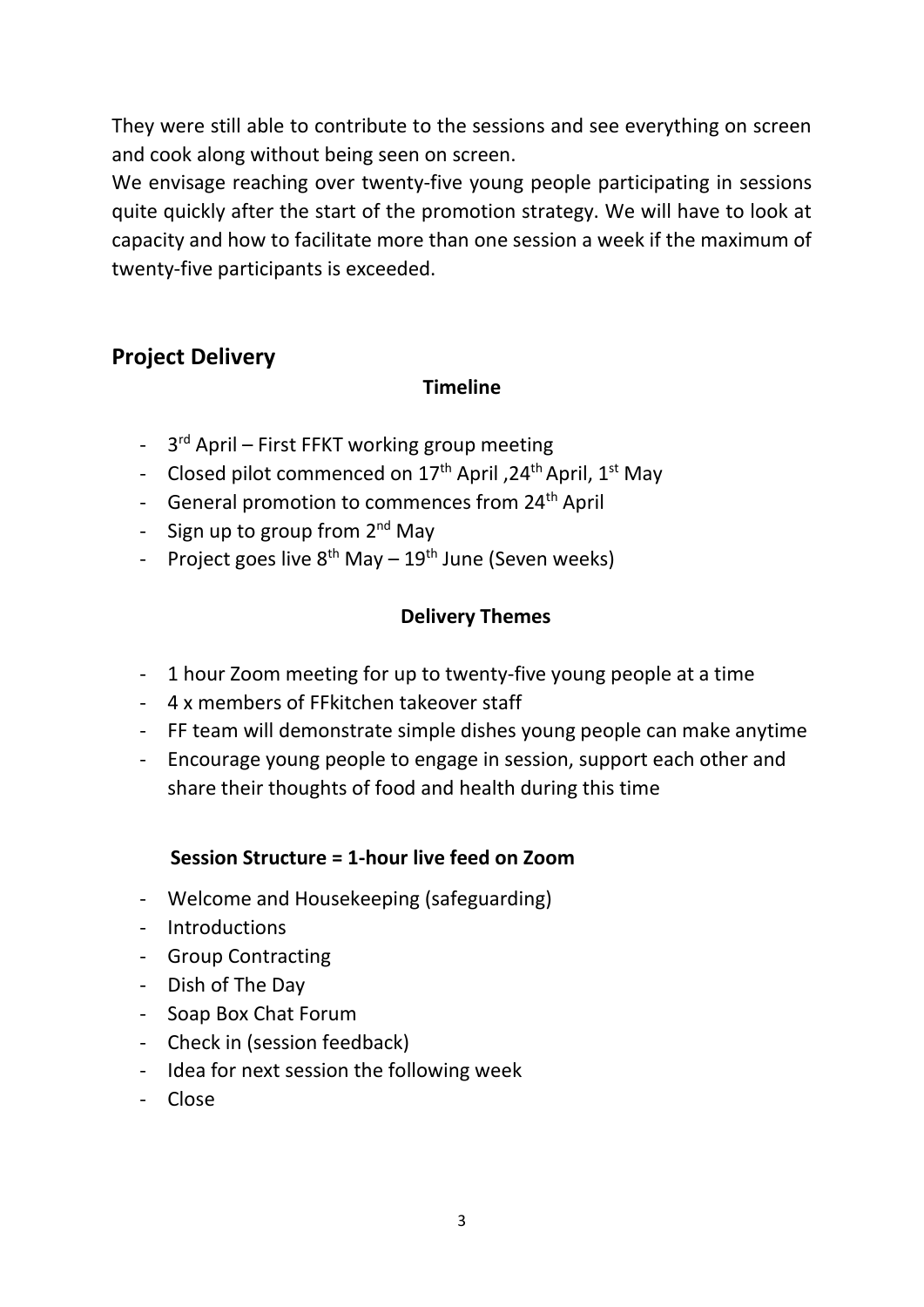#### **Support extras**

- One to One Virtual Support Qualified Youth Workers: Amber, Simon and Sam
- Messaging service during session to Youth Worker
- Signposting if teams identify areas requiring further support

#### **Staffing – live sessions**

**2 live facilitators delivering session 2 moderators IT support** 

#### **Facilitators**

- To deliver a one-hour FF Kitchen Takeover session
- Content to be: practical and shared with online Mama Bee team prior to yp session
- Stick to timeplan and engage yp
- Work together to create engaging virtual space
- Sharing of session plans and recipes to share with young people

#### **Moderators**

- Host group and moderate live feed
- To ensure any inappropriate content is minimised as soon as identified
- The ability to remove from group
- Mutes when appropriate to do so
- Share slides and session structure for real time reference
- Divert to Youth Worker for 1:1 support if required

#### **IT Support**

- To help facilitators to achieve best streaming quality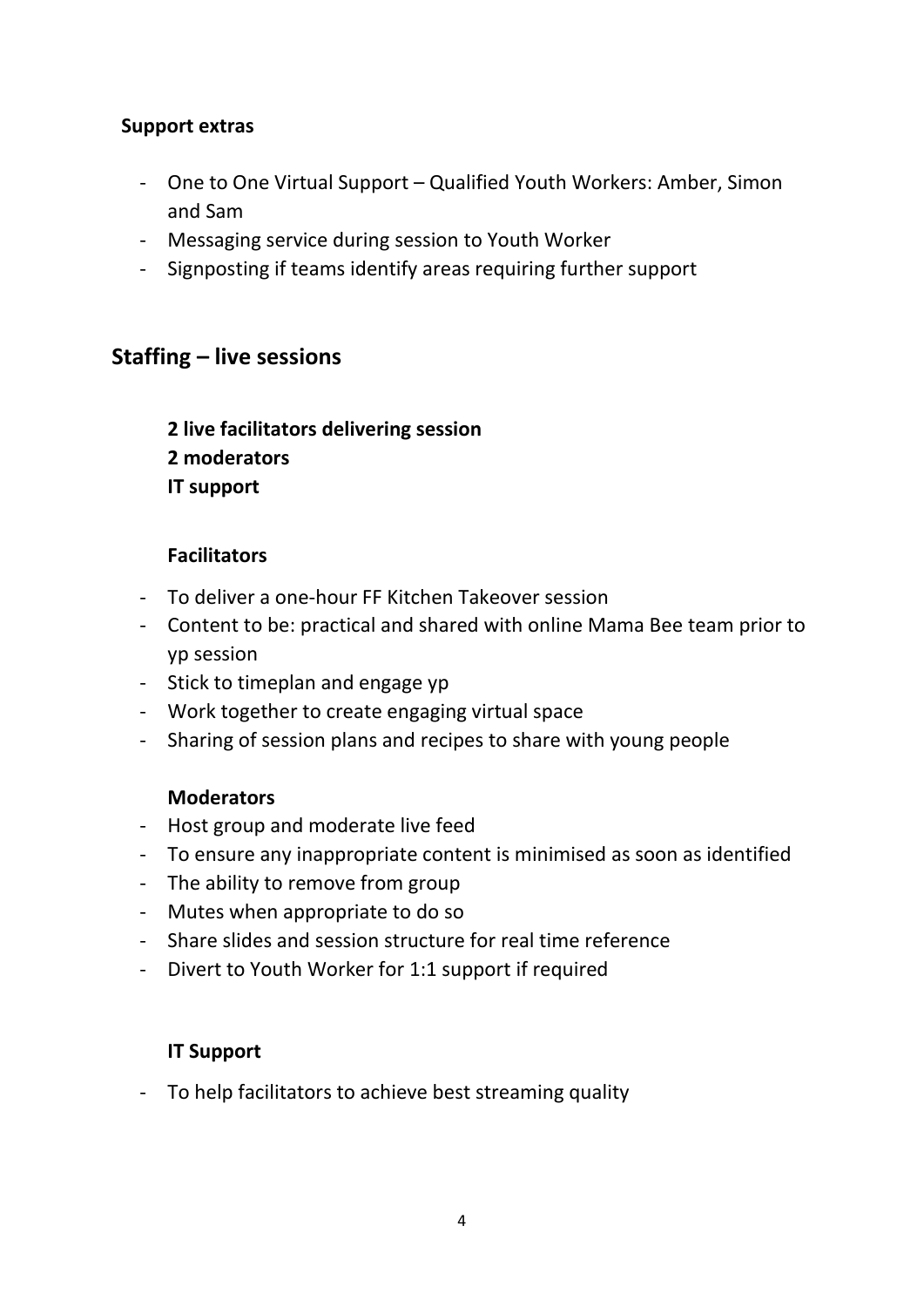### **Staffing – Weekly responsibilities**

- Weekly virtual team meetings to evaluate progress
- All Legal covered DBS and insurance
- Online safeguarding
- Zoom updates and staff tutorials
- Participants identified through existing WhatsApp groups
- Consent to be checked/virtual verification?
- Promotion when required through existing networks

#### **Evaluation and monitoring**

- Project sign up data
- Participation data collected from every session
- Data analytics from all Foodie Friday social media platforms and #FFKT
- Real time feedback during session